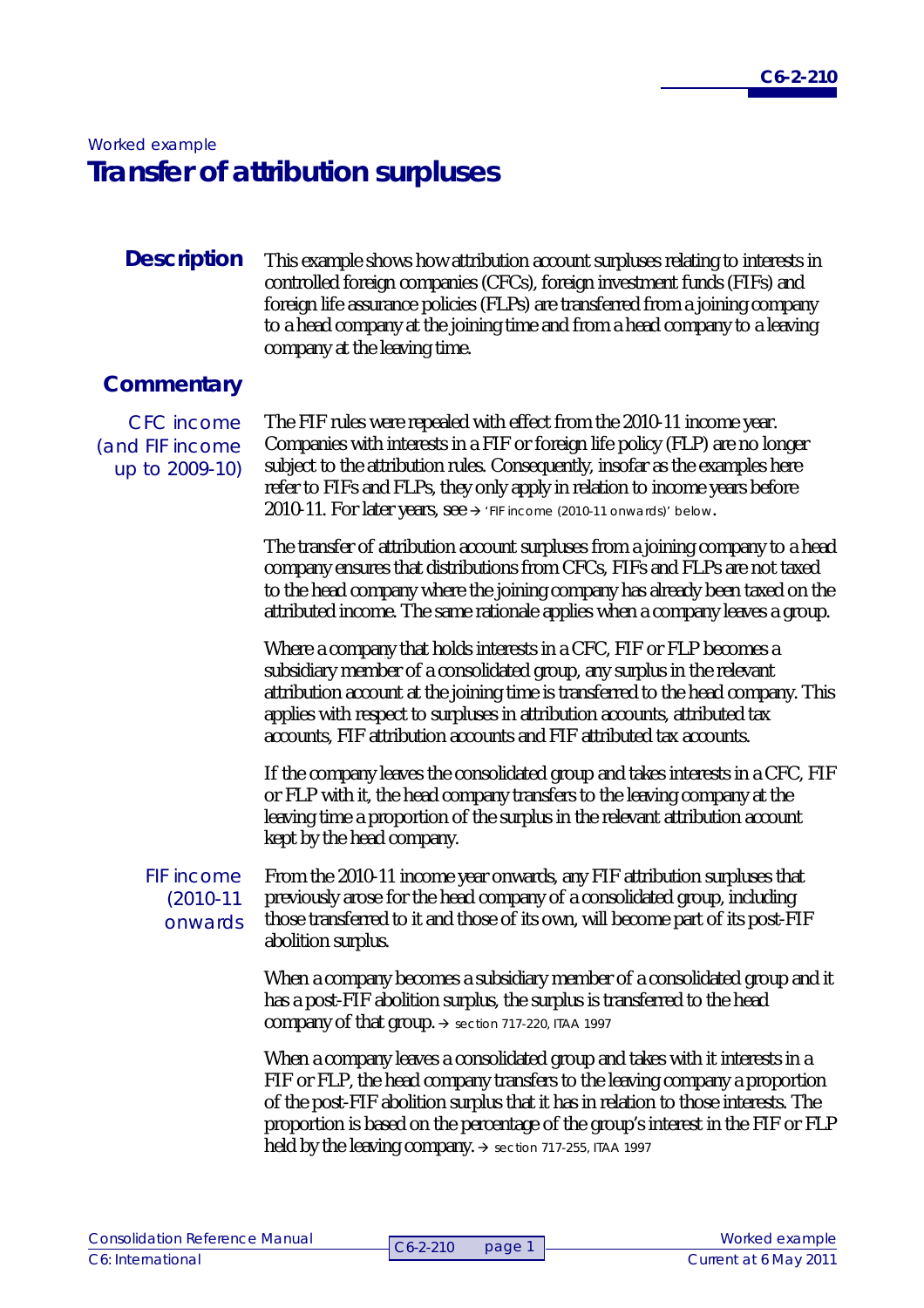Under section 23AK of the ITAA 1936, when the head company or the leaving company receives a distribution paid out of previously attributed FIF income, it will continue to be exempt from tax.

Under section 23B of the ITAA 1936 (which was introduced to preserve the effect of former section 613 of the ITAA 1936), when the head company or the leaving company disposes of an interest in a FIF or FLP where the FIF income has been attributed but not distributed before disposal, the head company or the leaving company may reduce its capital proceeds. The capital proceeds may be reduced by so much of the post-FIF abolition surplus that it has in relation to those interests not exceeding the capital proceeds.

Therefore, on disposal of an interest in a FIF or FLP, the head company or the leaving company can continue to take advantage of the section 23AK exemption or the former section 613 reduction of capital proceeds.

+ 'Treatment of foreign income tax offsets, attribution surpluses and conduit foreign income', C6-1

From the 2010-11 income year onwards, taxpayers with interests in FIFs or FLPs are no longer subject to the attribution rules and are not required to make any elections in relation to calculating FIF income. Consequently, section 715-660 of the ITAA 1997 (about certain resettable elections) was amended to remove these elections from the list of elections that a head company can reset.

## **Example: joining company**

HCo is the head company of a consolidated group. On 1 January 2006 HCo acquires all the shares in another company, ACo. Both companies have an income year of 1 July to 30 June. Facts

> At the joining time HCo has FIF interests in FIF1, which has a notional accounting period of 1 July to 30 June. At that time the FIF attribution account for FIF1 has a surplus of \$50.

|                  | Notional accounting period | Attribution account balance<br>as at 30.06.05 |
|------------------|----------------------------|-----------------------------------------------|
| FIF <sub>1</sub> | 1 July to 30 June          | \$75 surplus                                  |
| FIF <sub>2</sub> | 1 January to 31 December*  | \$100 surplus                                 |
| FIF3             | 1 January to 31 December*  | \$150 surplus                                 |

**Table 1: ACo's FIF interests at the joining time**

\* ACo made an election under subsection 486(3) of the *Income Tax Assessment Act 1936* (ITAA 1936) that the notional accounting period for FIF2 and FIF3 is the period for which the FIFs' accounts are prepared.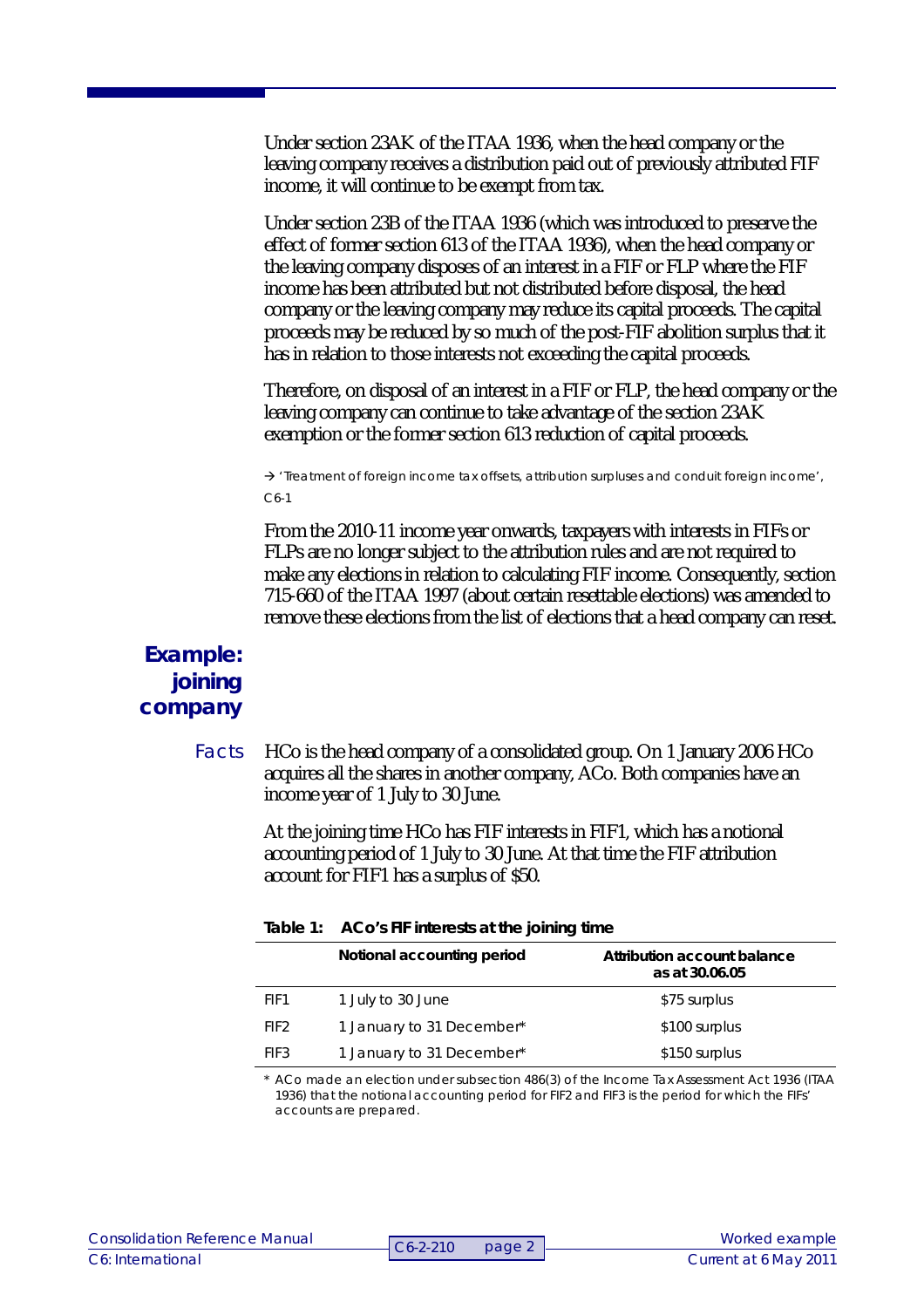ACo has held these interests for the two years prior to the joining time, neither acquiring nor disposing of any interests during that period. ACo used the market value method to calculate the FIF income accruing to the FIF interests.

Section 529 in Part XI of the ITAA 1936 requires a taxpayer that holds an interest in a FIF at the end of the taxpayer's income year to include in their assessable income any FIF income that accrues to that FIF interest for the notional accounting period of the FIF that ends in the taxpayer's income year.

A non-membership period is treated as if it were an income year  $\rightarrow$  former section 701-30, *Income Tax (Transitional Provisions) Act 1997*. This means ACo must determine the FIF income or loss that accrued in relation to its FIF interests for the nonmembership period 1 July 2005 to 31 December 2005.

For the purpose of calculating the FIF income assessable to ACo, FIF1's notional accounting period is taken to end earlier than it actually does. Ending the notional accounting period of FIF1 immediately before the joining time ensures that ACo is assessed on the FIF income that accrues to its FIF1 interest for the non-membership period before the joining time, and that HCo is assessed on any FIF income that accrues to its FIF1 interests (which include ACo's interests) during the period of consolidation. HCo determines the FIF income as if it has acquired the FIF interests at the joining time. If HCo chooses to use the market value method, the consideration taken to be given at the joining time is the market value of those interests immediately before the joining time. **Calculation** 

> The notional accounting periods of FIF2 and FIF3 both end at the joining time. Therefore, for the purpose of calculating its assessable income in the non-membership period, ACo must determine in relation to each FIF the FIF income or loss that accrued for the whole of the notional accounting period.

The FIF income/loss for each of ACo's FIF interests determined for the purposes of ACo's assessable income for the non-membership period before the joining time is shown in table 2.

|                  | Table 2: FIF income/loss of ACo FIF interests for non-membership period |            |  |  |  |
|------------------|-------------------------------------------------------------------------|------------|--|--|--|
|                  | Period in which FIF income accrued                                      | FIF income |  |  |  |
| FIF1             | 1 July 2005 to 31 December 2005                                         | \$200      |  |  |  |
| FIF <sub>2</sub> | 1 January 2005 to 31 December 2005                                      | (\$100)    |  |  |  |
| FIF3             | 1 January 2005 to 31 December 2005                                      | \$300      |  |  |  |

The FIF loss in relation to FIF2 can be claimed as a deduction against ACo's other assessable income  $\rightarrow$  section 532, ITAA 1936. ACo can claim the deduction only to the extent of the surplus in the attribution account of FIF2. The deduction gives rise to an attribution account debit to the extent of the loss or the surplus, whichever is less. ACo includes the FIF income for FIF3 for the whole of the notional accounting period in its assessable income.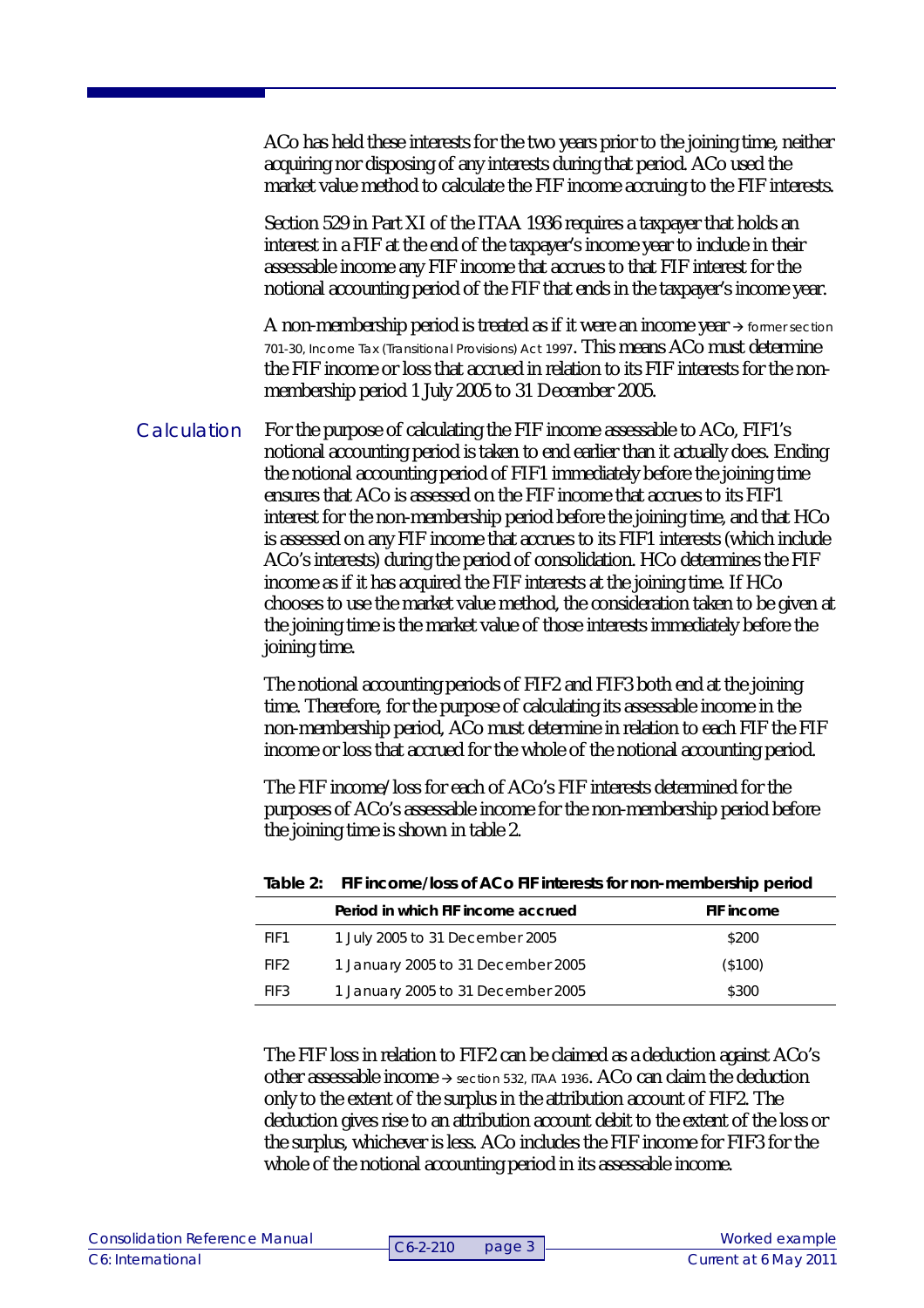The FIF income included in ACo's assessable income gives rise to an attribution account credit immediately before the joining time.

The attribution account surplus transferred by ACo for each of the three FIFs is shown in table 3.

|                                         | FIF1   |       | FIF <sub>2</sub> |       | FIF <sub>3</sub> |       |
|-----------------------------------------|--------|-------|------------------|-------|------------------|-------|
|                                         | Credit | Debit | Credit           | Debit | Credit           | Debit |
| Balance brought<br>forward as at 1.7.05 | \$75   |       | \$100            |       | \$150            |       |
| Credit/debit as at<br>31.12.05          | \$200  |       |                  | \$100 | \$300            |       |
| Balance as at 31.12.05                  | \$275  |       | <b>NIL</b>       |       | \$450            |       |

**Table 3: Attribution account surplus transferred by ACo**

Had the FIF loss in relation to ACo's interest in FIF2 exceeded the attribution account surplus, that excess would not have been allowable as a deduction. Instead the entry history rule would make the remaining FIF loss available to HCo to offset against FIF income accruing in later income years for interests in FIF2 held by the group.

The attribution account surpluses transferred by ACo are pooled with those of HCo as head company of the group. As HCo also held interests in FIF1 and had a surplus of \$50 in the attribution account that it kept for its interest in FIF1, the attribution accounts kept by HCo immediately following the joining time are as shown in table 4.

|                              | FIF1   |       | FIF <sub>2</sub> |       | FIF <sub>3</sub> |       |
|------------------------------|--------|-------|------------------|-------|------------------|-------|
|                              | Credit | Debit | Credit           | Debit | Credit           | Debit |
| Balance at joining time      | \$50   |       | N/A              | N/A   | N/A              | N/A   |
| Surplus from ACo             | \$275  |       | <b>NIL</b>       |       | \$450            |       |
| Balance post joining<br>time | \$325  |       | <b>NIL</b>       |       | \$450            |       |

**Table 4: HCo's attribution accounts immediately following joining time**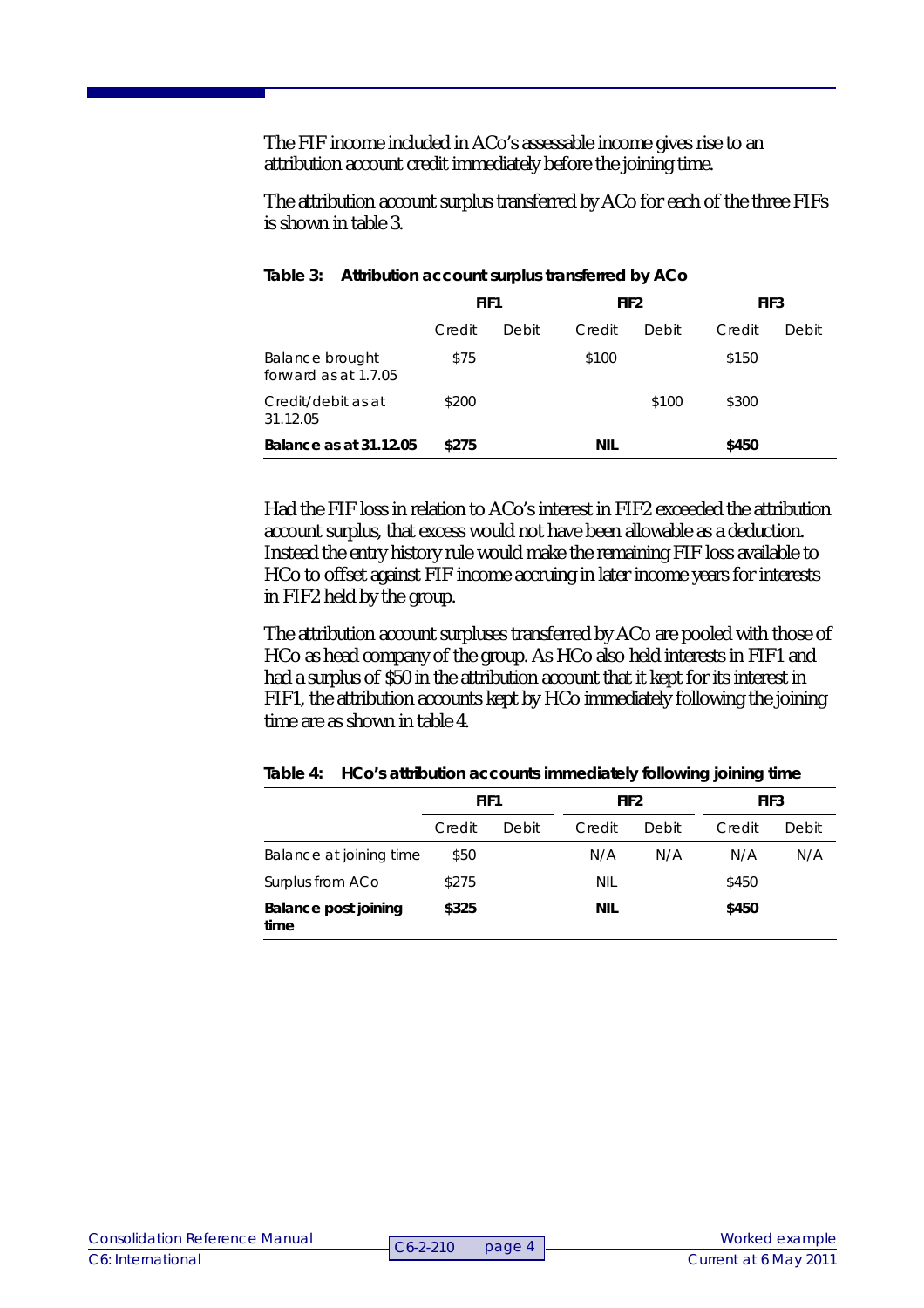## **Example: leaving company**

On 1 July 2006 HCo sells all its shares in ACo to a company outside the group. ACo takes 50% of the group's interests in FIF1 with it. FIF1's attribution account was in surplus to the extent of \$350. Facts

> The proportion of the attribution account surplus to be transferred to ACo is determined using the following formula:

> > x

Leaving company's attribution account percentage in relation to the attribution account entity at the leaving time

Head company's attribution account percentage in relation to the attribution account entity just before the leaving time

Attribution surplus for the attribution account entity in relation to the head company just before the leaving time

ACo's attribution account percentage in FIF1 at the leaving time is 50% of HCo's attribution account percentage in FIF1 just before the leaving time. The proportion of the attribution account surplus transferred to ACo at the leaving time will therefore be \$175, i.e. 50/100 x \$350. **Calculation** 

> The attribution account surplus taken by ACo ensures that it will not be assessed on distributions it receives from FIF1 in relation to the interests it holds to the extent of the surplus.